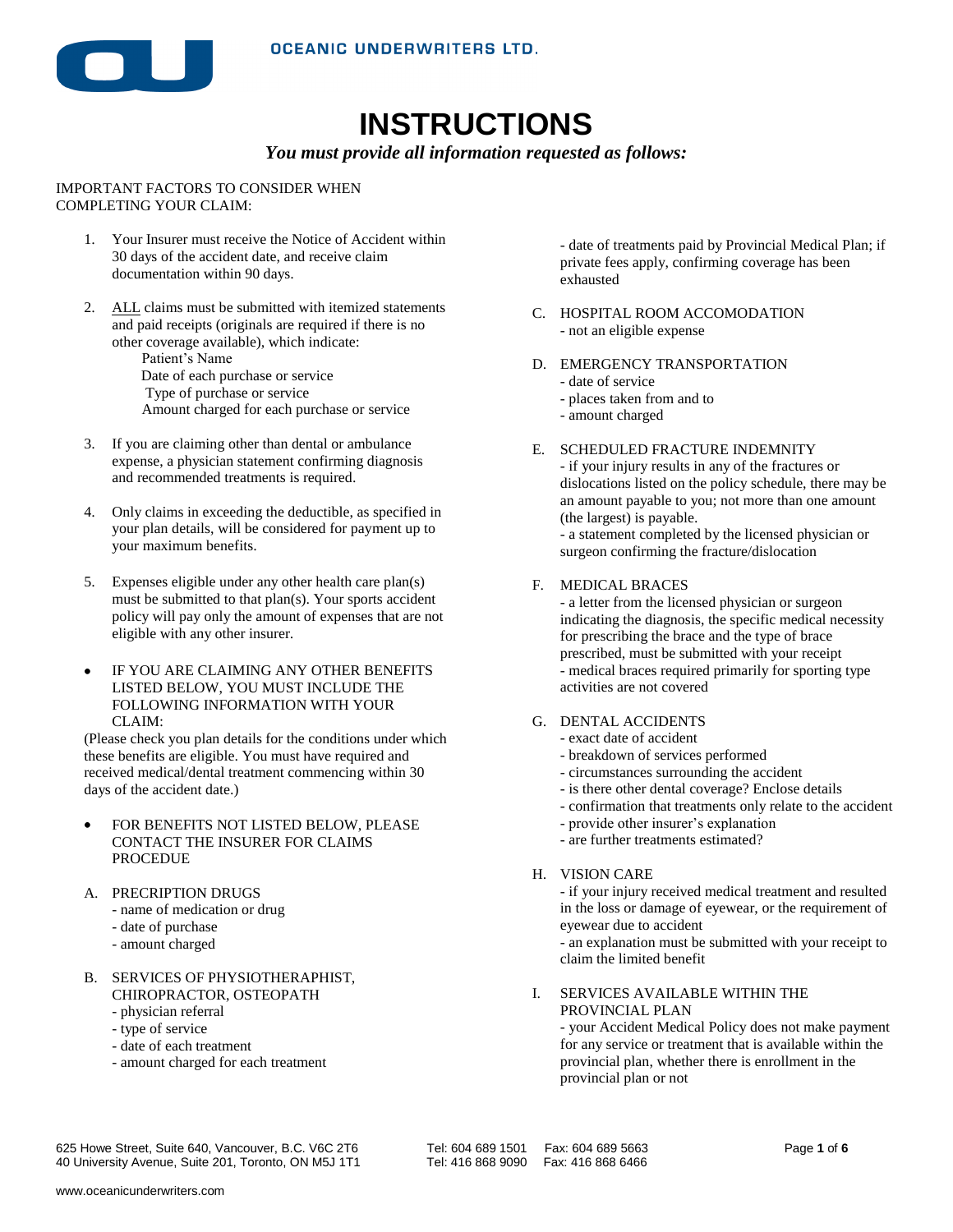

## **ACCIDENT MEDICAL CLAIM FORM**

| <b>SECTION I</b> (please print)         |                                |                   |
|-----------------------------------------|--------------------------------|-------------------|
| Claimant's Surname                      | <b>First Name</b>              | <b>Birth Date</b> |
|                                         |                                |                   |
|                                         |                                |                   |
| <b>Mailing Address</b>                  |                                |                   |
|                                         |                                |                   |
| City                                    | Province                       | Postal Code       |
|                                         |                                |                   |
| If a Minor, Name of Parent              |                                |                   |
|                                         |                                |                   |
| Home Phone                              | <b>Business Phone</b>          | Cell phone        |
|                                         |                                |                   |
| Status (ie. Competitor, Official, etc.) |                                |                   |
|                                         |                                |                   |
|                                         |                                |                   |
| <b>SECTION II</b>                       |                                |                   |
| Date of Accident                        | Hour                           | AM/PM             |
| Location of Accident                    |                                |                   |
|                                         |                                |                   |
| Type of Injury                          |                                |                   |
|                                         |                                |                   |
|                                         |                                |                   |
|                                         |                                |                   |
| Accident first notified by              | Date                           |                   |
|                                         |                                |                   |
| First Aid provided by                   |                                |                   |
|                                         |                                |                   |
| Nature of Treatment / Medication Given  |                                |                   |
|                                         |                                |                   |
|                                         |                                |                   |
| Name of Hospital attended               |                                |                   |
|                                         |                                |                   |
| Location of Hospital                    |                                |                   |
|                                         |                                |                   |
| Date of Admittance                      | Hour                           | AM /PM.           |
|                                         |                                |                   |
| Date of Discharge                       | Attending Physician or Dentist |                   |
|                                         |                                |                   |
| Date of First Treatment                 |                                |                   |
|                                         |                                |                   |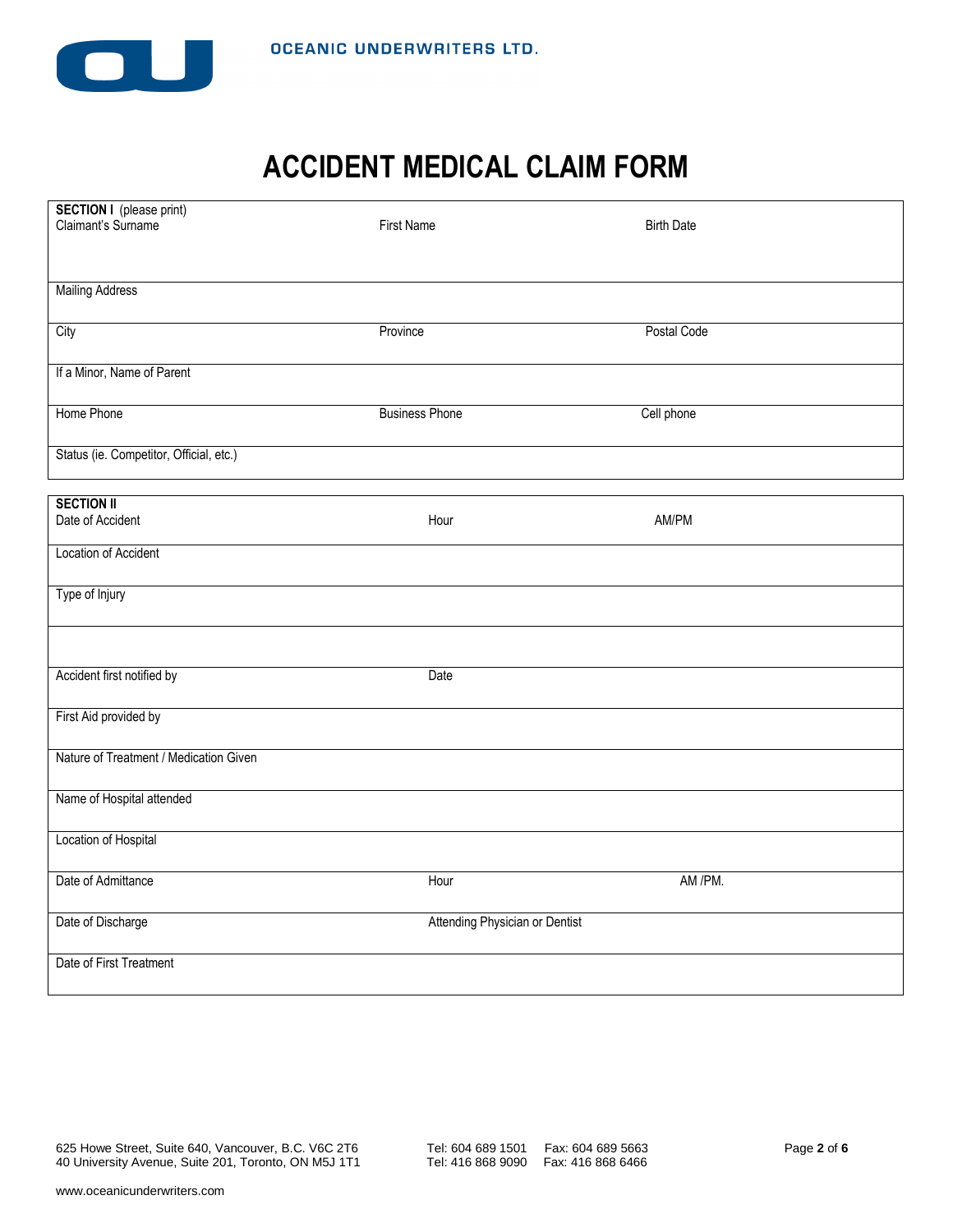

| <b>SECTION III</b> | Describe fully how the accident occurred (cause)           |
|--------------------|------------------------------------------------------------|
|                    |                                                            |
|                    |                                                            |
|                    |                                                            |
|                    | Weather conditions at the time of accident (if applicable) |

| (your Sportguard policy is an excess accident benefits policy; proof of exhausting all other insurance must accompany your expenses)<br><b>SECTION IV</b><br>What medical coverage do you have through your/spouse/parent employment? |       |             |                 |             |                 |  |  |  |  |
|---------------------------------------------------------------------------------------------------------------------------------------------------------------------------------------------------------------------------------------|-------|-------------|-----------------|-------------|-----------------|--|--|--|--|
| Name of Employer                                                                                                                                                                                                                      |       |             | Name of Insurer |             |                 |  |  |  |  |
| Address of Employer                                                                                                                                                                                                                   |       |             | Address         |             |                 |  |  |  |  |
| City                                                                                                                                                                                                                                  | Prov. | Postal Code | Policy No.      | Certificate | Coverage Limits |  |  |  |  |

| <b>CERTIFICATE OF ASSOCIATION OR LEAGUE EXECUTIVE</b><br>Do not complete this section yourself, have your Association or League President, Coach or Manager complete this section. |  |  |  |  |  |  |  |  |
|------------------------------------------------------------------------------------------------------------------------------------------------------------------------------------|--|--|--|--|--|--|--|--|
| Name of Team<br>League or Association                                                                                                                                              |  |  |  |  |  |  |  |  |
| Group Policy No.<br>Type of Sport                                                                                                                                                  |  |  |  |  |  |  |  |  |
| Was the above player a registered member at the time of injury? $\Box$ Yes/No $\Box$                                                                                               |  |  |  |  |  |  |  |  |
| Was the player injured while taking part in an authorized activity? $\Box$ Yes/No $\Box$                                                                                           |  |  |  |  |  |  |  |  |
| Name<br>Position with Club                                                                                                                                                         |  |  |  |  |  |  |  |  |
| Telephone No.<br>Signature                                                                                                                                                         |  |  |  |  |  |  |  |  |

### **SECTION V**

| <b>JEVIIUN V</b><br>I hereby certify that all the information provided above is correct. |      |
|------------------------------------------------------------------------------------------|------|
| Claimant's / Guardian Signature                                                          | Date |

Send complete from along with any invoices for expenses you had to pay yourself to: Oceanic Underwriters Ltd., 625 Howe Street, Suite 650, Vancouver, BC, V6C 2T6. Tel: 604-689-1501. Fax: 604-689-5663. Please do not hesitate to call Oceanic Underwriters Ltd. if you have any questions regarding this form. Instructions are on the reverse side. If you do not have costs at this time, please forward the form only and confirm that you intend to make claim.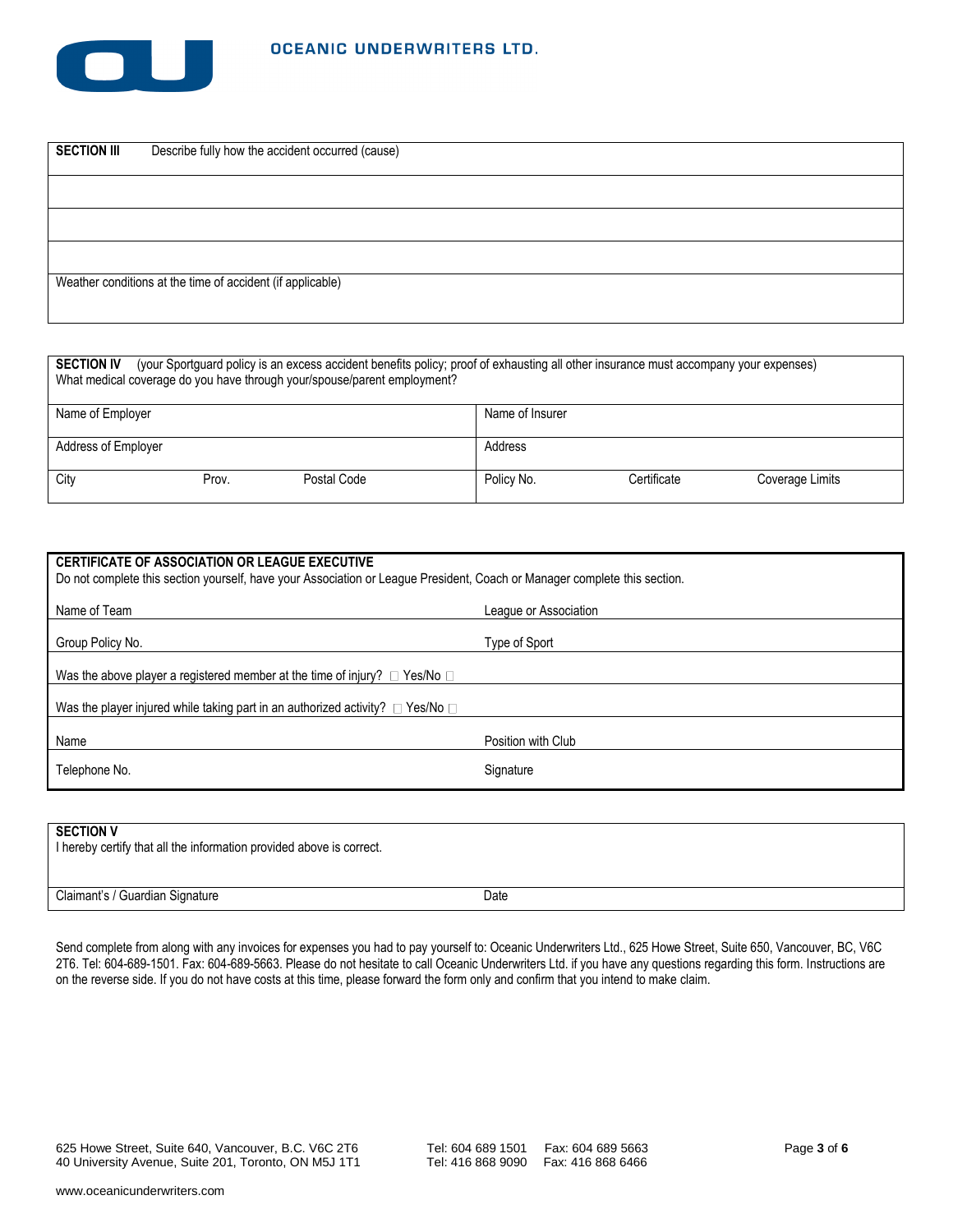

# **ATTENDING PHYSICIAN'S STATEMENT**

| Address: <u>with a series of the series of the series of the series of the series of the series of the series of the series of the series of the series of the series of the series of the series of the series of the series of</u>                                                                                                                           |                                                                                                                      |       |        |
|----------------------------------------------------------------------------------------------------------------------------------------------------------------------------------------------------------------------------------------------------------------------------------------------------------------------------------------------------------------|----------------------------------------------------------------------------------------------------------------------|-------|--------|
|                                                                                                                                                                                                                                                                                                                                                                |                                                                                                                      |       |        |
|                                                                                                                                                                                                                                                                                                                                                                |                                                                                                                      |       |        |
| If referred to you, give name of referring physician:                                                                                                                                                                                                                                                                                                          |                                                                                                                      |       |        |
| Operations (or other procedures performed):                                                                                                                                                                                                                                                                                                                    |                                                                                                                      |       |        |
| <u> 1980 - Johann Barn, fransk politik (f. 1980)</u>                                                                                                                                                                                                                                                                                                           |                                                                                                                      |       |        |
|                                                                                                                                                                                                                                                                                                                                                                |                                                                                                                      |       |        |
|                                                                                                                                                                                                                                                                                                                                                                |                                                                                                                      | Date: |        |
| ,我们也不会有什么。""我们的人,我们也不会有什么?""我们的人,我们也不会有什么?""我们的人,我们也不会有什么?""我们的人,我们也不会有什么?""我们的人                                                                                                                                                                                                                                                                               |                                                                                                                      |       |        |
|                                                                                                                                                                                                                                                                                                                                                                |                                                                                                                      |       |        |
|                                                                                                                                                                                                                                                                                                                                                                | <u> 1989 - Andrea State Barbara, amerikan personal di sebagai personal di sebagai personal di sebagai personal d</u> |       |        |
|                                                                                                                                                                                                                                                                                                                                                                |                                                                                                                      |       |        |
|                                                                                                                                                                                                                                                                                                                                                                |                                                                                                                      |       |        |
| If "Yes", please state when and describe:                                                                                                                                                                                                                                                                                                                      |                                                                                                                      |       |        |
| Date of first consultation for above:<br>Has the patient ever had same or similar condition?<br>The matter of the condition of the condition of the condition of the condition of the condition of the condition of the condition of the condition of the condition of th<br>Is there any other disease or condition affecting the present condition?<br>Date: |                                                                                                                      |       |        |
| Address:                                                                                                                                                                                                                                                                                                                                                       |                                                                                                                      |       |        |
| <u> 1989 - Andrea Stadt Britain, amerikansk politik (d. 1989)</u>                                                                                                                                                                                                                                                                                              |                                                                                                                      |       |        |
| Certified Specialist 2000 Certified Specialist 2000 Certified Specialist 2000 Certified Specialist 2000 Certified Specialist 2000 Certified Specialist 2000 Certified Specialist 2000 Certified Specialist 2000 Certified Spec<br>Phone: <u>_______________________</u>                                                                                        |                                                                                                                      |       | (M.D.) |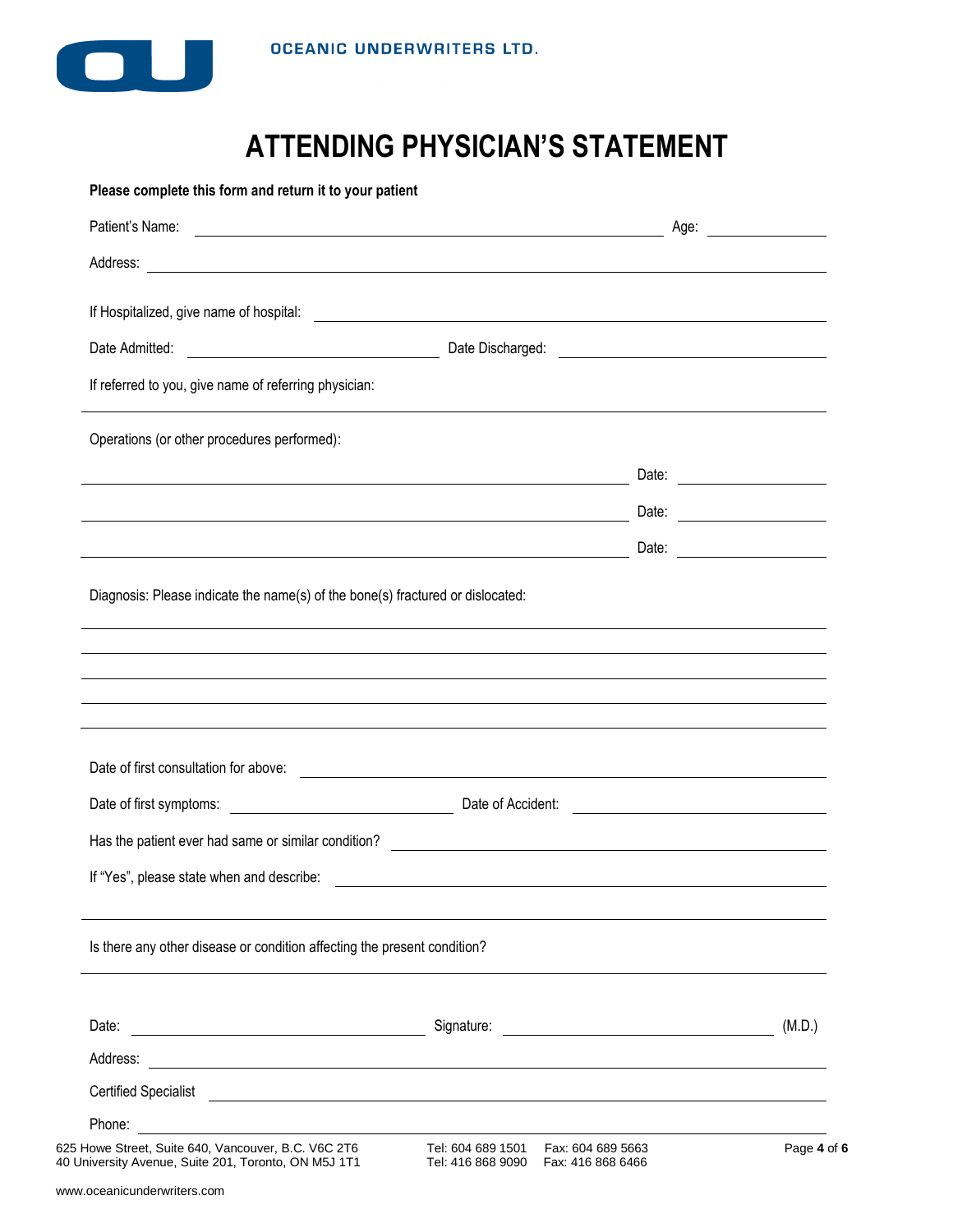

## **DENTAL FORM**

| PART 1 DENTIST<br>Dentist's Name                                                                                                                                                                                                                 |                         |  |       |                                                                                                             |                     |  | Patient's Surname |               |                                                                                                                                                                                                                                                                                                                               |                                                                                                    |                                        |                            |  |       | <b>Given Names</b>                     |             |                         |  |                                        |  |                                                                             |             |  |
|--------------------------------------------------------------------------------------------------------------------------------------------------------------------------------------------------------------------------------------------------|-------------------------|--|-------|-------------------------------------------------------------------------------------------------------------|---------------------|--|-------------------|---------------|-------------------------------------------------------------------------------------------------------------------------------------------------------------------------------------------------------------------------------------------------------------------------------------------------------------------------------|----------------------------------------------------------------------------------------------------|----------------------------------------|----------------------------|--|-------|----------------------------------------|-------------|-------------------------|--|----------------------------------------|--|-----------------------------------------------------------------------------|-------------|--|
| Address                                                                                                                                                                                                                                          |                         |  |       |                                                                                                             |                     |  |                   |               |                                                                                                                                                                                                                                                                                                                               |                                                                                                    |                                        | Address                    |  |       |                                        |             |                         |  |                                        |  |                                                                             |             |  |
| City<br>Province<br>Postal Code                                                                                                                                                                                                                  |                         |  |       |                                                                                                             |                     |  | City              |               |                                                                                                                                                                                                                                                                                                                               |                                                                                                    |                                        | Province                   |  |       |                                        | Postal Code |                         |  |                                        |  |                                                                             |             |  |
|                                                                                                                                                                                                                                                  | Telephone               |  |       |                                                                                                             |                     |  | Telephone         |               |                                                                                                                                                                                                                                                                                                                               |                                                                                                    |                                        |                            |  |       |                                        |             |                         |  |                                        |  |                                                                             |             |  |
| Date of Service<br>Int. Tooth<br>Procedure Code<br>Tooth<br>Surfaces<br>$Day \mid Mo$<br>Yr<br>Code                                                                                                                                              |                         |  |       |                                                                                                             |                     |  | Laboratory Charge | Dentist's Fee |                                                                                                                                                                                                                                                                                                                               |                                                                                                    |                                        | <b>Total Charge</b>        |  |       |                                        |             |                         |  |                                        |  |                                                                             |             |  |
|                                                                                                                                                                                                                                                  |                         |  |       |                                                                                                             |                     |  |                   |               |                                                                                                                                                                                                                                                                                                                               |                                                                                                    |                                        |                            |  |       |                                        |             |                         |  |                                        |  |                                                                             |             |  |
|                                                                                                                                                                                                                                                  |                         |  |       |                                                                                                             |                     |  |                   |               |                                                                                                                                                                                                                                                                                                                               |                                                                                                    |                                        |                            |  |       |                                        |             |                         |  |                                        |  |                                                                             |             |  |
|                                                                                                                                                                                                                                                  |                         |  |       |                                                                                                             |                     |  |                   |               |                                                                                                                                                                                                                                                                                                                               |                                                                                                    |                                        |                            |  |       |                                        |             |                         |  |                                        |  |                                                                             |             |  |
|                                                                                                                                                                                                                                                  |                         |  |       |                                                                                                             |                     |  |                   |               |                                                                                                                                                                                                                                                                                                                               |                                                                                                    |                                        |                            |  |       |                                        |             |                         |  |                                        |  |                                                                             |             |  |
|                                                                                                                                                                                                                                                  |                         |  |       |                                                                                                             |                     |  |                   |               |                                                                                                                                                                                                                                                                                                                               |                                                                                                    |                                        |                            |  |       |                                        |             |                         |  |                                        |  |                                                                             |             |  |
|                                                                                                                                                                                                                                                  |                         |  |       |                                                                                                             |                     |  |                   |               |                                                                                                                                                                                                                                                                                                                               |                                                                                                    |                                        |                            |  |       |                                        |             |                         |  |                                        |  |                                                                             |             |  |
|                                                                                                                                                                                                                                                  |                         |  |       | This is an accurate statement of services performed and fees                                                |                     |  |                   |               |                                                                                                                                                                                                                                                                                                                               |                                                                                                    |                                        | <b>Total Submitted Fee</b> |  |       |                                        |             |                         |  |                                        |  |                                                                             |             |  |
|                                                                                                                                                                                                                                                  | charged. E. & OE        |  |       |                                                                                                             |                     |  |                   |               |                                                                                                                                                                                                                                                                                                                               |                                                                                                    |                                        |                            |  |       |                                        |             |                         |  |                                        |  |                                                                             |             |  |
|                                                                                                                                                                                                                                                  |                         |  |       |                                                                                                             | Dentist's Signature |  |                   |               |                                                                                                                                                                                                                                                                                                                               |                                                                                                    |                                        |                            |  | Date: |                                        | Day         |                         |  | Month                                  |  | Year                                                                        |             |  |
|                                                                                                                                                                                                                                                  | FOR DENTIST'S USE ONLY. |  |       |                                                                                                             |                     |  |                   |               |                                                                                                                                                                                                                                                                                                                               | For additional information RE: diagnosis, procedures, or complications and special considerations. |                                        |                            |  |       |                                        |             |                         |  |                                        |  |                                                                             |             |  |
|                                                                                                                                                                                                                                                  |                         |  |       |                                                                                                             |                     |  |                   |               |                                                                                                                                                                                                                                                                                                                               |                                                                                                    |                                        |                            |  |       |                                        |             |                         |  |                                        |  |                                                                             |             |  |
|                                                                                                                                                                                                                                                  |                         |  |       |                                                                                                             |                     |  |                   |               |                                                                                                                                                                                                                                                                                                                               |                                                                                                    |                                        |                            |  |       |                                        |             |                         |  |                                        |  |                                                                             |             |  |
|                                                                                                                                                                                                                                                  |                         |  |       |                                                                                                             |                     |  |                   |               |                                                                                                                                                                                                                                                                                                                               |                                                                                                    |                                        |                            |  |       |                                        |             |                         |  |                                        |  |                                                                             |             |  |
|                                                                                                                                                                                                                                                  |                         |  |       |                                                                                                             |                     |  |                   |               | I understand that the fees listed in this claim may not be covered by or may<br>exceed my policy benefits. I understand that I am financially responsible to my<br>dentist for the entire cost of the treatment. I authorize release of the<br>information contained in this claim form to my insuring company or its agents. |                                                                                                    |                                        |                            |  |       |                                        |             |                         |  | and authorize payment directly to him. |  | I hereby assign benefits payable from this claim to the above named dentist |             |  |
|                                                                                                                                                                                                                                                  |                         |  |       | Signature of Patient (or Parent/Guardian)                                                                   |                     |  |                   |               |                                                                                                                                                                                                                                                                                                                               |                                                                                                    |                                        |                            |  |       |                                        |             | Signature of Subscriber |  |                                        |  |                                                                             |             |  |
| FOR PLAN ADMINISTRATOR USE ONLY:<br><b>NOTICE TO DENTIST:</b><br>Please Note - Under the terms of the Policy, this report must be forwarded to the Company within 90 days of the date of the accident. Your co-operation will be<br>appreciated. |                         |  |       |                                                                                                             |                     |  |                   |               |                                                                                                                                                                                                                                                                                                                               |                                                                                                    |                                        |                            |  |       |                                        |             |                         |  |                                        |  |                                                                             |             |  |
|                                                                                                                                                                                                                                                  |                         |  |       |                                                                                                             |                     |  |                   |               |                                                                                                                                                                                                                                                                                                                               |                                                                                                    |                                        |                            |  |       |                                        |             |                         |  |                                        |  |                                                                             |             |  |
|                                                                                                                                                                                                                                                  | CLAIM APPROVED:         |  |       |                                                                                                             |                     |  |                   |               |                                                                                                                                                                                                                                                                                                                               |                                                                                                    |                                        |                            |  |       |                                        |             |                         |  |                                        |  |                                                                             |             |  |
|                                                                                                                                                                                                                                                  |                         |  |       |                                                                                                             |                     |  |                   |               |                                                                                                                                                                                                                                                                                                                               |                                                                                                    |                                        |                            |  |       |                                        |             |                         |  |                                        |  |                                                                             |             |  |
| Day                                                                                                                                                                                                                                              |                         |  | Month |                                                                                                             | Year                |  |                   |               |                                                                                                                                                                                                                                                                                                                               | Assessor                                                                                           |                                        |                            |  |       |                                        |             |                         |  |                                        |  |                                                                             |             |  |
|                                                                                                                                                                                                                                                  |                         |  |       | 625 Howe Street, Suite 640, Vancouver, B.C. V6C 2T6<br>40 University Avenue, Suite 201, Toronto, ON M5J 1T1 |                     |  |                   |               |                                                                                                                                                                                                                                                                                                                               |                                                                                                    | Tel: 604 689 1501<br>Tel: 416 868 9090 |                            |  |       | Fax: 604 689 5663<br>Fax: 416 868 6466 |             |                         |  |                                        |  |                                                                             | Page 5 of 6 |  |